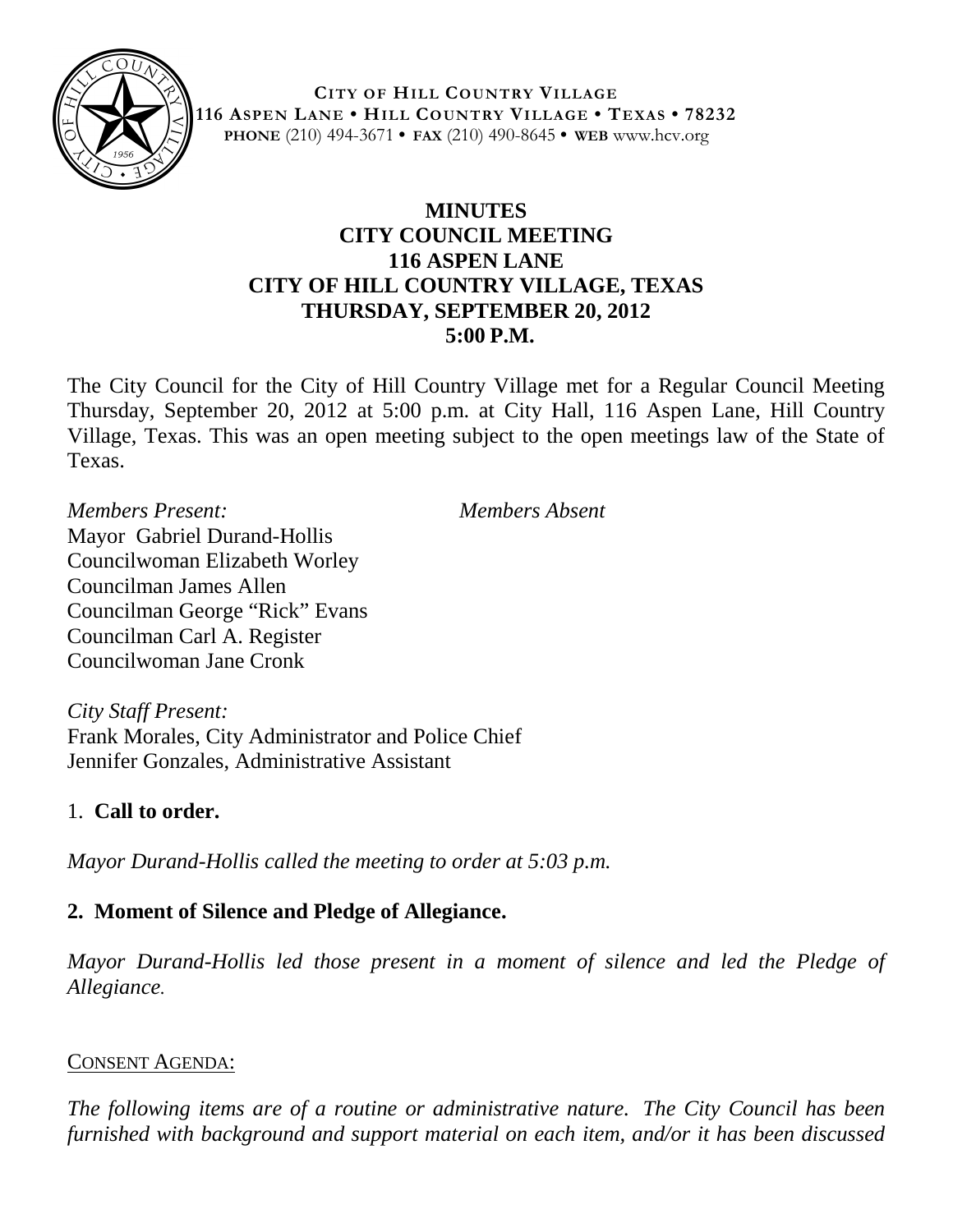*in a previous meeting. All items can be acted upon by one vote without being discussed separately, unless requested by a Council Member or a citizen, in which event the item or items will immediately be withdrawn for individual consideration in their normal sequence after the items not requiring separate discussion have been acted upon. The remaining items will be adopted by one motion and vote of the City Council.*

# **3. Discussion/action on approval of the minutes of the Regular Council Meeting of July 26, 2012.**

## **4. Discussion/action on approval of the minutes of the City Council Special Meeting of August 17, 2012.**

*Councilman Evans moved to approve the consent agenda, seconded by Councilwoman Worley. Motion passed unanimously.*

#### INDIVIDUAL ITEMS FOR CONSIDERATION:

#### **5. Citizens to be heard.**

AT THIS TIME, CITIZENS WHO HAVE FILLED OUT A REGISTRATION FORM PRIOR TO THE START OF THE MEETING MAY SPEAK ON ANY TOPIC THEY WISH TO BRING TO THE ATTENTION OF THE GOVERNING BODY SO LONG AS THAT TOPIC IS NOT ON THE AGENDA FOR THIS MEETING. CITIZENS MAY SPEAK ON SPECIFIC AGENDA ITEMS WHEN THAT ITEM IS CALLED FOR DISCUSSION. DURING THE CITIZENS TO BE HEARD SECTION NO COUNCIL ACTION MAY TAKE PLACE AND NO COUNCIL DISCUSSION OR RESPONSE IS REQUIRED TO THE SPEAKER. A TIME LIMIT OF TWO MINUTES PER SPEAKER IS PERMITTED; THE COUNCIL MAY EXTEND THIS TIME AT THEIR DISCRETION.

*No one signed up to speak*.

### **6. Discussion/action awarding a contract for Bank Depository services.**

*Mr. Morales informed the council once the requests for proposals were in he reviewed them. He had then provided copies to Mr. Greg Blasko who is a member of the cities audit committee.*

*Mr. Blasko analyzed all of the information provided by the three banks and recommended staying with our current bank.*

*Councilman Evans related he had also spoken to Mr. Blasko in regards to the cities banking services. After talking to Mr. Blasko, Councilman Evans is in agreement with him and also recommends staying with Wells Fargo for our banking institution.*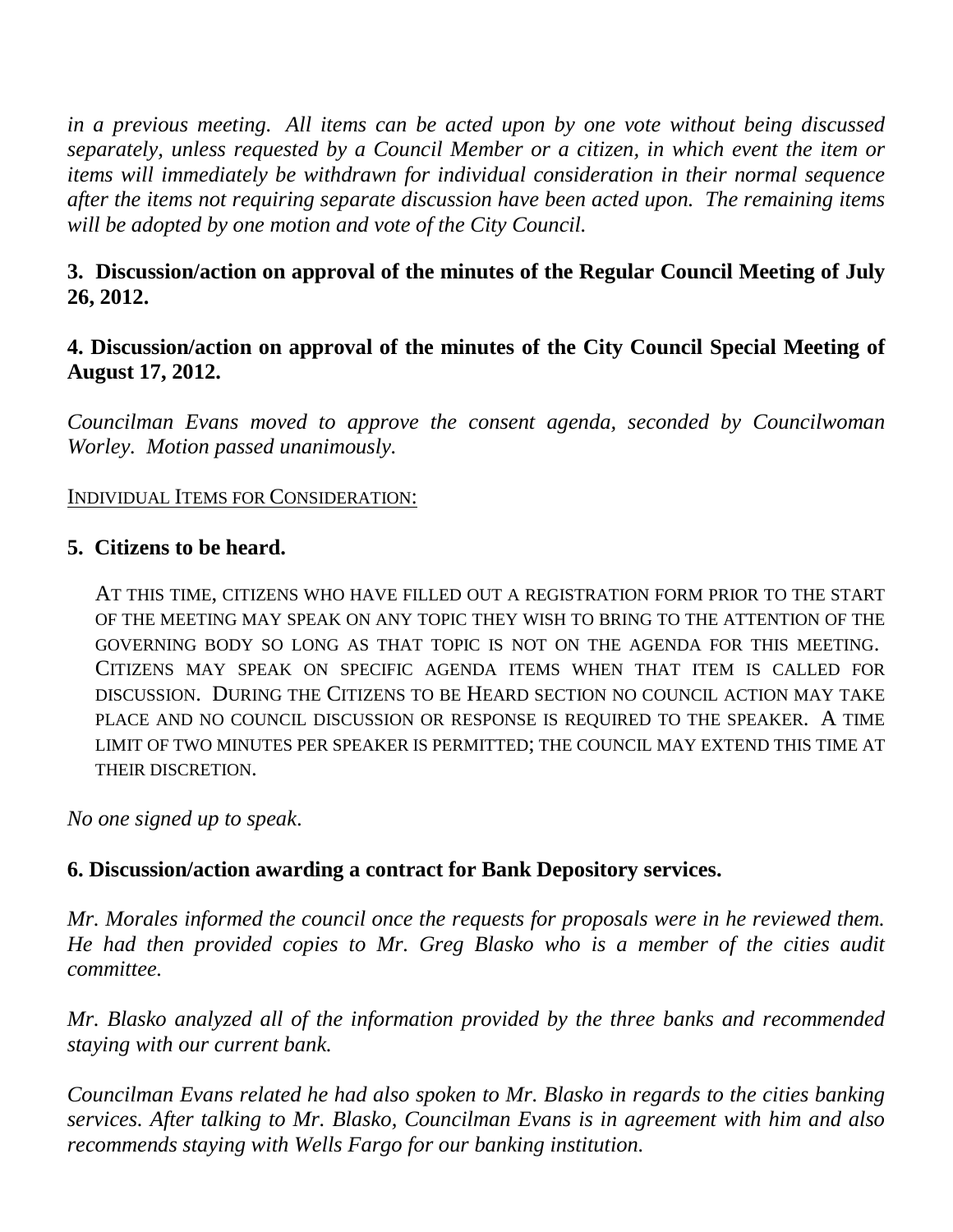*Councilman Evans moved to approve awarding a contract for Banking Depository services to Wells Fargo, seconded by Councilman Register. Motion passed unanimously.*

# **7. Discussion/action regarding the acceptance of proposals on health, dental, and life insurance and disability coverage for the employees of Hill Country Village.**

*Mrs. Jenni Haff, a representative with Worthman Insurance spoke about the insurance renewal for city employees. She related initial quotes were rather high, but after negotiating with the different insurance carriers she was able to obtain a great rate for the city and believes this is the best solution. Mrs. Haff informed the council the city is looking at an increase of 1.87% or \$1225.00 for FY 2012-13. She also informed them there would be no increases for dental, vision or life insurance.*

*Councilman Register asked Mrs. Haff how we were able to negotiate from such a high rate to such a low rate.*

*Mrs. Haff related that the only way she was able to get such a low rate was by shopping all of the groups available.*

*Councilwoman Cronk asked Mrs. Haff if rate guarantees where possible for medical.* 

*Mrs. Haff related to Councilman Cronk that they were not available for medical.*

*Councilman Evans moved to approve the acceptance of proposals on health, dental, life insurance and disability coverage for the employees of Hill Country Village, seconded by Councilman Register. Motion passed unanimously*

### **8. FY 2012-13 Budget and Tax Rate for 2012:**

a. Discussion/action regarding possible amendments to proposed FY 2012-13 budget.

*Councilman Register informed the council he had looked over the proposed budget and everything appeared to be in order. He also said that staff had done a good job explaining each line.* 

*Mr. Morales informed the council due to the special election for the reauthorization of sales tax for road maintenance we would have to budget \$1400.00 for election services.* 

*Several council members also requested to budget \$2,000.00 for pay call outs just in case the Randolph Area Metro SWAT Team is approved by the council.*

*Amendments to the FY 2012-13 budget are the two listed above.*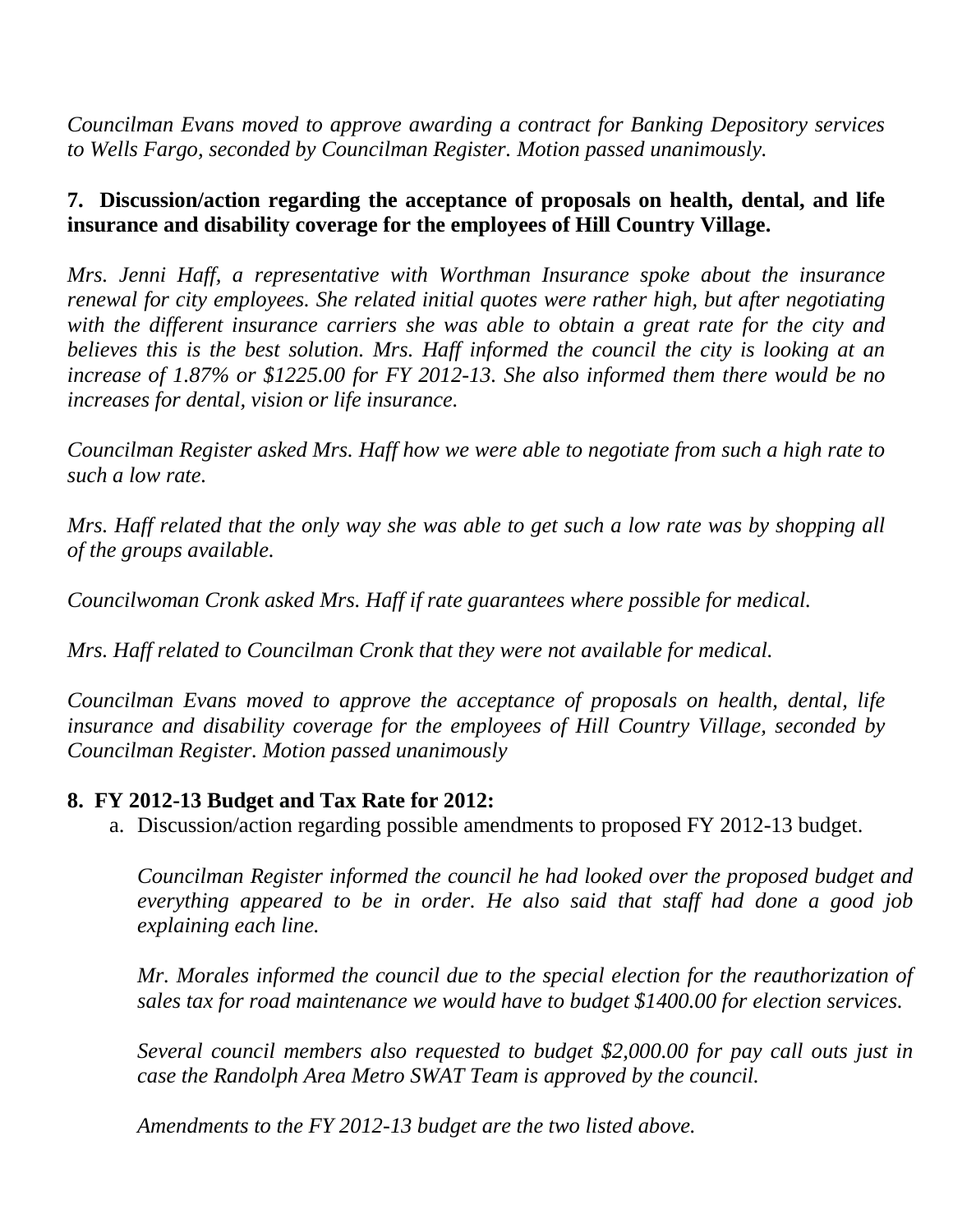*Councilman Evans and Councilwoman Cronk requested that separate line items be established in the budget for Randolph Area Metro SWAT Team equipment and for Randolph Area Metro SWAT Team pay for call outs.*

*Councilman Register moved to approve the amendments mentioned above, seconded by Councilman Evans. Motion passed unanimously.*

b. Discussion/action on an ordinance approving the budget for the City of Hill Country Village, Texas, for Fiscal Year 2012-13, beginning October 1, 2012 and ending September 30, 2013, and ordering same filed with the City Administrator and County Clerk.

*Councilman Register made a motion to approve the budget for the City of Hill Country Village, Texas for Fiscal Year 2012-13, beginning October 1, 2012 and ending September 30, 2013 and ordering same filed with the City Administrator and County Clerk, seconded by Councilman Allen. Motion passed unanimously.*

c. Discussion/action on an ordinance approving the budget of the Hill Country Village Economic Development Corporation for Fiscal Year 2012-13, beginning October 1, 2012 and ending September 30, 2013, and ordering same filed with the City Administrator and County Clerk.

*Councilman Register made a motion to approve the budget of the Hill Country Village Economic Development Corporation for Fiscal Year 2012-13, beginning October 1, 2012 and ending September 30, 2013 and ordering same filed with the City Administrator and County Clerk, seconded by Councilman Evans. Motion passed unanimously.*

d. Discussion/action on an ordinance adopting the tax rate for 2012.

*Councilman Evans made a motion to adopt the tax rate for 2012, seconded by Councilwoman Worley. Motion passed unanimously.*

## **9. Discussion/action approving a Memorandum of Understanding to allow the police department the ability to be members of the Randolph Area Metro SWAT team.**

*There was a lot of discussion among all council members regarding this agenda item. One of the concerns were that the Bexar County Sheriff's Office already has a SWAT team and through a memorandum of understanding they could provide this type of police service to our city at no cost to our residents.*

*A second concern was recurring costs to keep the officers equipped.*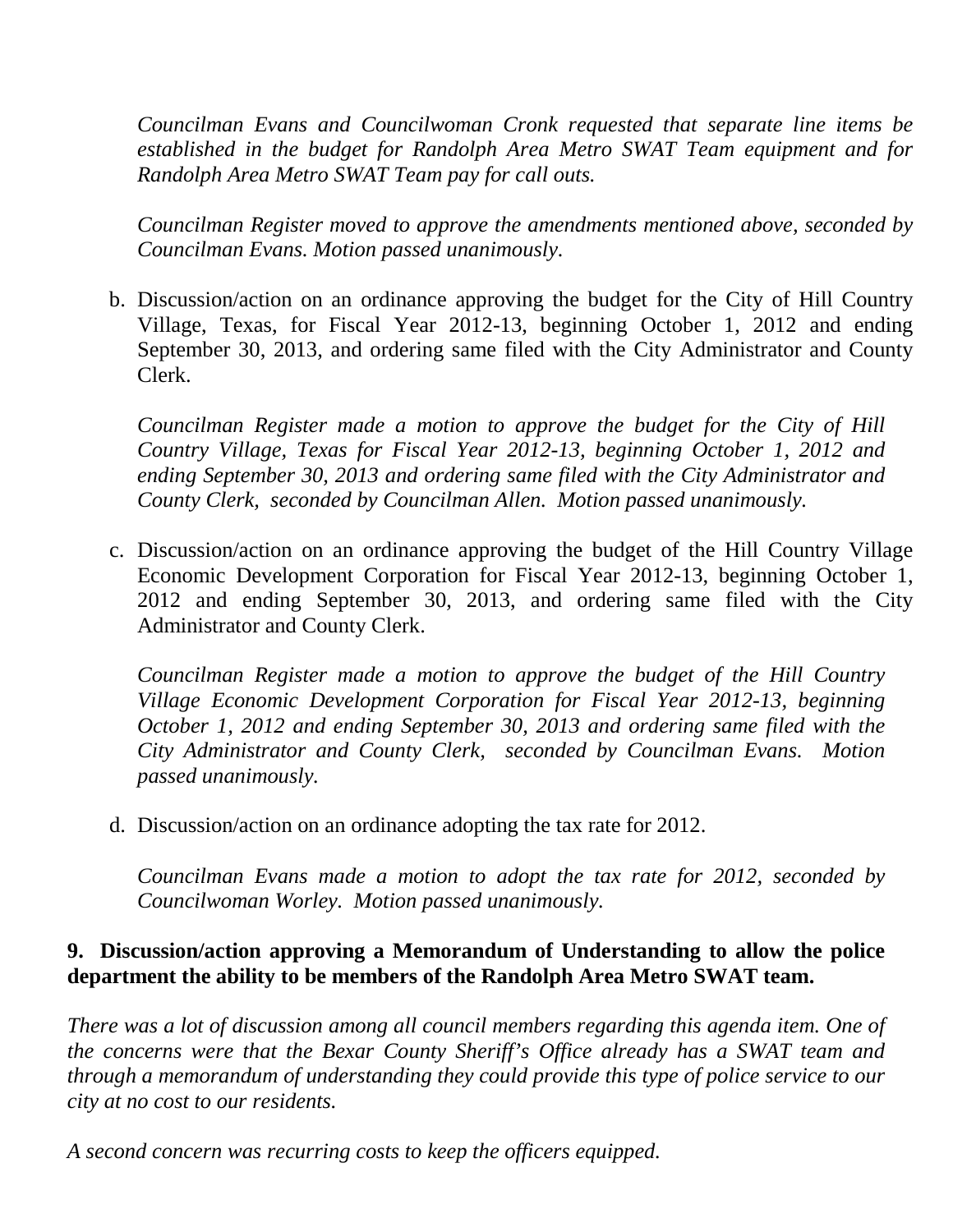*A third concern was the amount of money it would cost the city to pay the officers when they are called out.* 

*Councilman Register also requested that Officers Grubbs, Lara and Fox be present at the November council meeting to answer any question the council may have.* 

*Councilman Register moved to table Agenda Item #9 and requested it be placed on the November city council meeting agenda, seconded by Councilman Evans. Motion passed unanimously.* 

# **10. Discussion/action approving the purchase of two patrol rifles for the police department with FY 2011-12 funds.**

*Chief Morales informed the council that three officers have purchased their own rifles and are using them on duty. He also related the request to purchase two department rifles is already in the FY 2011-12 budget.*

*Councilman Evans moved to approve the purchase of two patrol rifles for the police department with FY 2011-12 funds, seconded by Councilman Register. Motion passed unanimously.*

## **11. Discussion/action regarding the July 31, 2011 and the August 31, 2011 financial statements.**

*Councilman Register made a motion to accept the July 31, 2012 and the August 31, 2012 financial statements, seconded by Councilman Evans. Motion passed unanimously.*

### **12. Discussion/action approving the sale of a 2002 GMC SL truck.**

*Mr. Morales informed the council the public works truck is 10 years old with approximately 72,000 miles. He related he has posted it on the TML website and has e-mailed several cities, but has not gotten a response.*

*Council members felt that just because we had the money in the budget it was not necessary to sell the truck. They felt the truck was in good condition.* 

*Councilwoman Cronk moved not to approve the sale of the 2002 GMC SL truck, seconded by Councilman Evans. Motion passed unanimously.* 

### **13. Discussion/action approving the purchase of a new vehicle for the Public Works Department.**